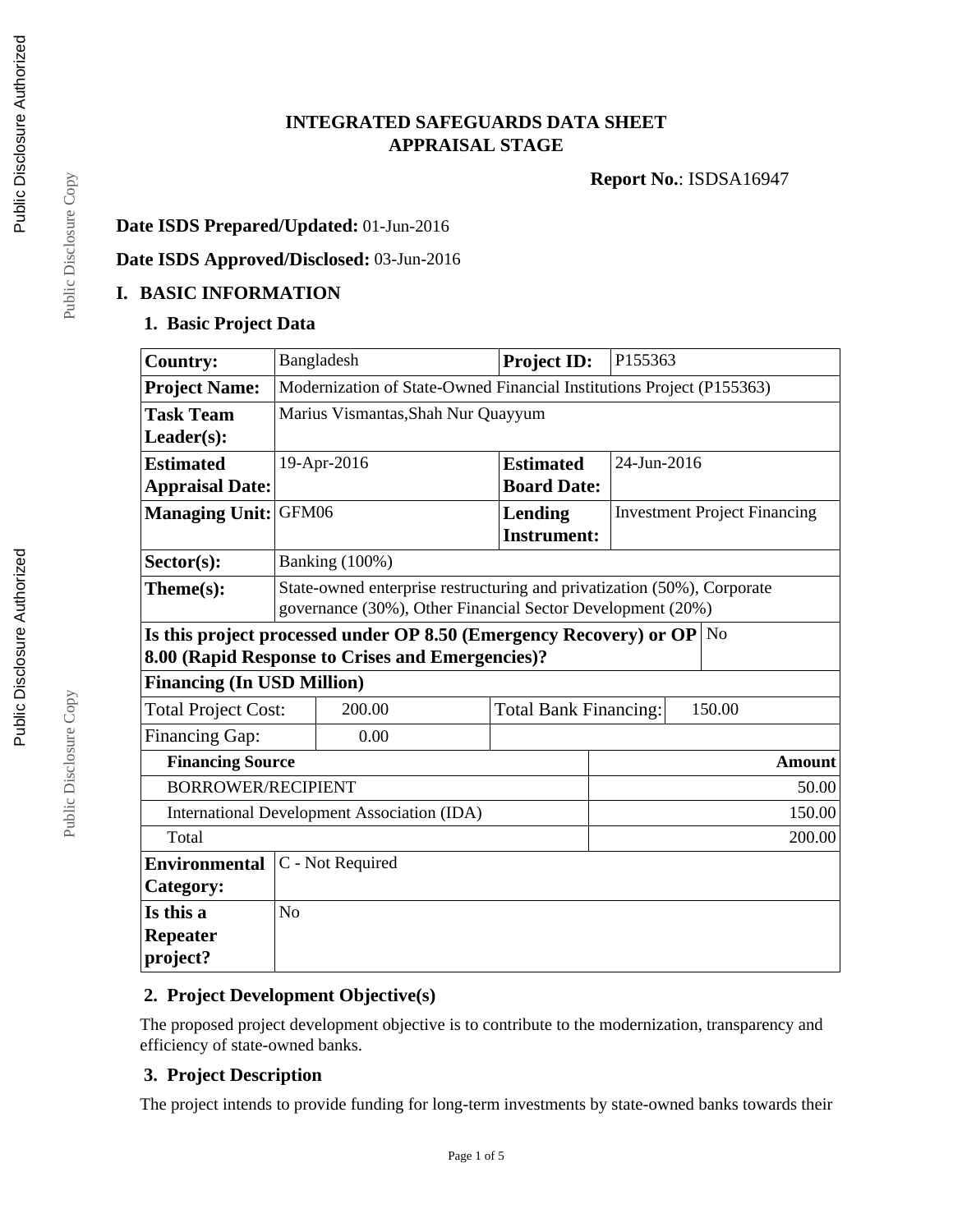modernization through improved governance, better IT systems, business process re-engineering (BPR) and better decision making and operational processes. Advisory assistance to the banks and the MOF as the representative of the owner ? on the decision making and operational processes, improved governance, change management - would complement the investments in physical IT infrastructure.

The project will follow a sequenced approach. First, SOBs will undergo business process reengineering (BPR) whereby consultancy services will be provided to them to review and improve internal processes, work flows, and business planning. Concurrently with the BPR, the consultants will assess recapitalization plans for those SOBs which require additional capital and will recommend options to BFID. This phase is expected to be done during the first 12 months of the project. IT investments will follow starting in the second year of the project once the important (feedin) IT diagnostic exercise which is implemented under a parallel FSSP project during CY2016 will result in bank-specific strategies, implementation plans, and procurement packages ready for bidding. The investments will continue throughout years 2-5 of the project. The SOB governance improvement activities ? assessments and implementation of recommended reforms - will start at the outset of the project and continue throughout its duration, in parallel with the BPR and IT modernization activities.

#### Project Components

The proposed project will therefore include the following four components: (i) supporting SOB business process reengineering; (ii) supporting IT modernization of state-owned commercial and development banks; (iii) supporting institutional development of banks and MOF in enhancing ownership oversight and corporate governance framework; and (iv) supporting project coordination, implementation and monitoring.

Component 1 ? Supporting SOB business process reengineering (US\$15 million)

This Component will provide consultancy support to the SOBs for a comprehensive Business Process Reengineering (BPR) ? from internal control and accounting to credit appraisal system, risk management and transaction processing ? that will be a pre-requisite for an automated modern banking environment. BPR will strengthen and modernize the banks? internal processes, workflows, and business planning.

BPR will precede development and implementation of new IT solutions in SOBs. The new IT solutions would then be adapted to the updated processes and workflows. BPR is a fundamental rethink and redesign of existing business practices with a purpose of achieving significant improvements in critical measures of corporate performance such as cost, quality, service and speed. For those SOBs which require additional capitalization by the Government, the BPR exercise will add an additional module which would make assessments of the banks? recapitalization requirements and provide options on capital allocations.

Component 2 ? Supporting IT modernization of SOBs (US\$125 million)

Component 2 will support purchase and implementation of the modernized IT architecture with relevant software and hardware solutions in the SOBs, supplemented by advisory assistance, with a particular focus on cyber security. The requirements for the new IT architecture will be determined through the IT diagnostic exercise (under the FSSP project). The Component will also support SOBs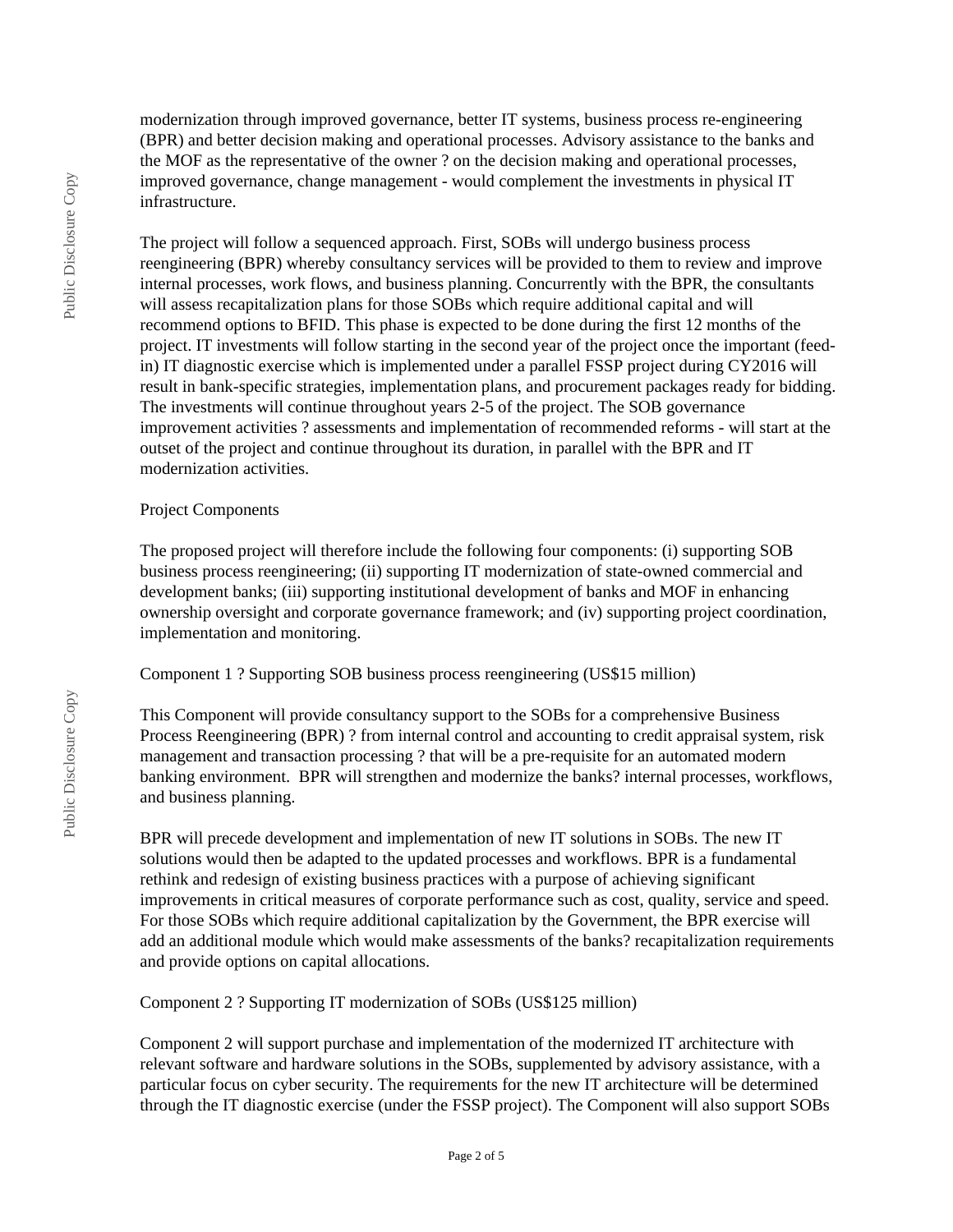in improving their basic IT infrastructure in parallel with the implementation of key systems (such as CBS, ERP, and AML). This may include establishing sound technical infrastructure (e.g., power, electrical, server cooling, and internet) to support centralized processing, branch connectivity, an enterprise wide email system to support communication across the organization, PC/hardware penetration etc. Although all banks have embarked on a centralized CBS implementation, there is a lack of basic technical infrastructure to sustainably support this initiative and provide uninterrupted business process. Furthermore, exposure to basic automation like email, enterprise-wide intranet etc. will help prepare the current workforce for automated business processes down the road. IT training programs to retool existing workforce and prepare them for a fully automated business environment will be developed and implemented under the Component.

Component 3 - Supporting institutional development of banks and MOF in enhancing ownership oversight and corporate governance framework (US\$7 million)

Under this component, the project will provide advisory support to all the banks participating in the project and the MOF as the agency exercising ownership rights of the banks on improving the framework within which the ownership rights are exercised and banks are governed. The adoption of international good practices in the corporate governance of SOBs will increase accountability and transparency, leading to improved performance and the achievement of various social goals and mandates and complement the activities under Components 1 and 2. The project will involve various consultancy and training activities and will address/strengthen the five key pillars of good corporate governance for state-owned financial institutions:

? The policy and legal framework for SOB governance;

? Ownership capacity of the Banking and Financial Institutions Department of the Ministry of Finance;

? Capacity of the SOB Boards to oversee the banks;

? Transparency of the banks including the role of board audit committees and the quality of external audits; and

? Internal control, internal audit, and compliance functions, including establishment or strengthening as the case may be of the AML/CTF functions and procedures.

Component 4 - Supporting project coordination, implementation and monitoring (US\$3 million)

This component will provide support for the monitoring and coordination of Project activities undertaken by various beneficiary institutions. It will also help develop a strong monitoring and evaluation system to be used by the Project Implementation Unit (PIU) and other stakeholders to assess implementation progress.

# **4. Project location and salient physical characteristics relevant to the safeguard analysis (if known)**

- The project will be located at the public banks' headquarters in Dhaka and in their branches across the country

# **5. Environmental and Social Safeguards Specialists**

Sabah Moyeen (GSU06)

|--|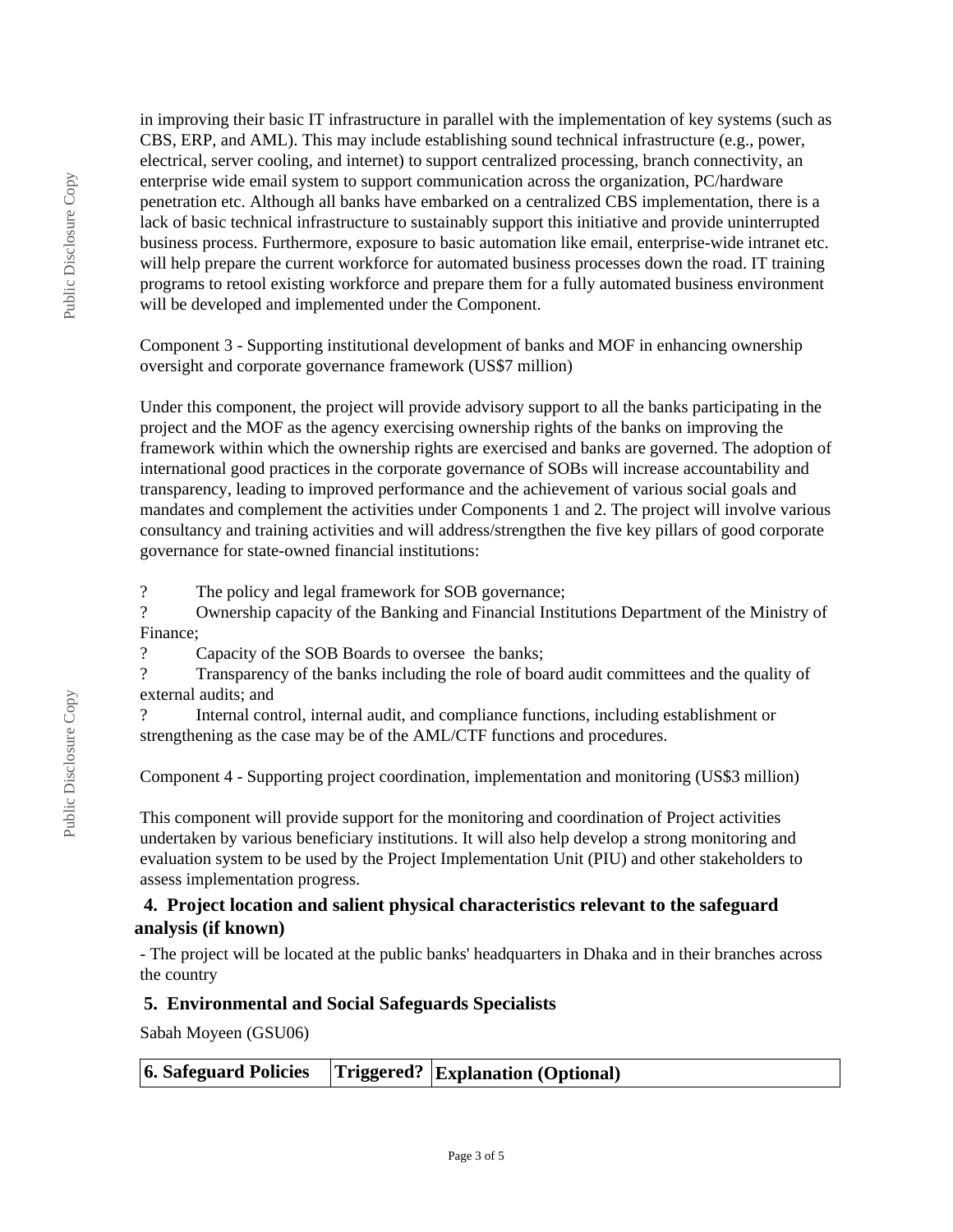| Environmental                   | No             |  |
|---------------------------------|----------------|--|
| Assessment OP/BP 4.01           |                |  |
|                                 |                |  |
| Natural Habitats OP/BP          | No             |  |
| 4.04                            |                |  |
| Forests OP/BP 4.36              | N <sub>o</sub> |  |
| Pest Management OP 4.09         | N <sub>o</sub> |  |
|                                 |                |  |
| Physical Cultural               | N <sub>o</sub> |  |
| Resources OP/BP 4.11            |                |  |
| Indigenous Peoples OP/          | No             |  |
| <b>BP</b> 4.10                  |                |  |
|                                 |                |  |
| <b>Involuntary Resettlement</b> | N <sub>o</sub> |  |
| OP/BP 4.12                      |                |  |
| Safety of Dams OP/BP            | No             |  |
| 4.37                            |                |  |
| Projects on International       | N <sub>o</sub> |  |
| Waterways OP/BP 7.50            |                |  |
|                                 |                |  |
| Projects in Disputed            | No             |  |
| Areas OP/BP 7.60                |                |  |

## **II. Key Safeguard Policy Issues and Their Management**

## *A. Summary of Key Safeguard Issues*

**1. Describe any safeguard issues and impacts associated with the proposed project. Identify and describe any potential large scale, significant and/or irreversible impacts:**

No safeguard issues and impacts are expected under the project.

**2. Describe any potential indirect and/or long term impacts due to anticipated future activities in the project area:**

No long term or indirect impacts are expected under the project.

**3. Describe any project alternatives (if relevant) considered to help avoid or minimize adverse impacts.**

No alternatives have been considered due to an absence of potential adverse impacts.

**4. Describe measures taken by the borrower to address safeguard policy issues. Provide an assessment of borrower capacity to plan and implement the measures described.**

No measures are required.

**5. Identify the key stakeholders and describe the mechanisms for consultation and disclosure on safeguard policies, with an emphasis on potentially affected people.**

Key stakeholders are the Government of Bangladesh and state owned banks. Second tier stakeholders are customers of state owned banks , other banks, and Bangladesh Bank (central bank). No people are expected to be negatively affected by the project from the perspective of safeguards policies.

## *B. Disclosure Requirements*